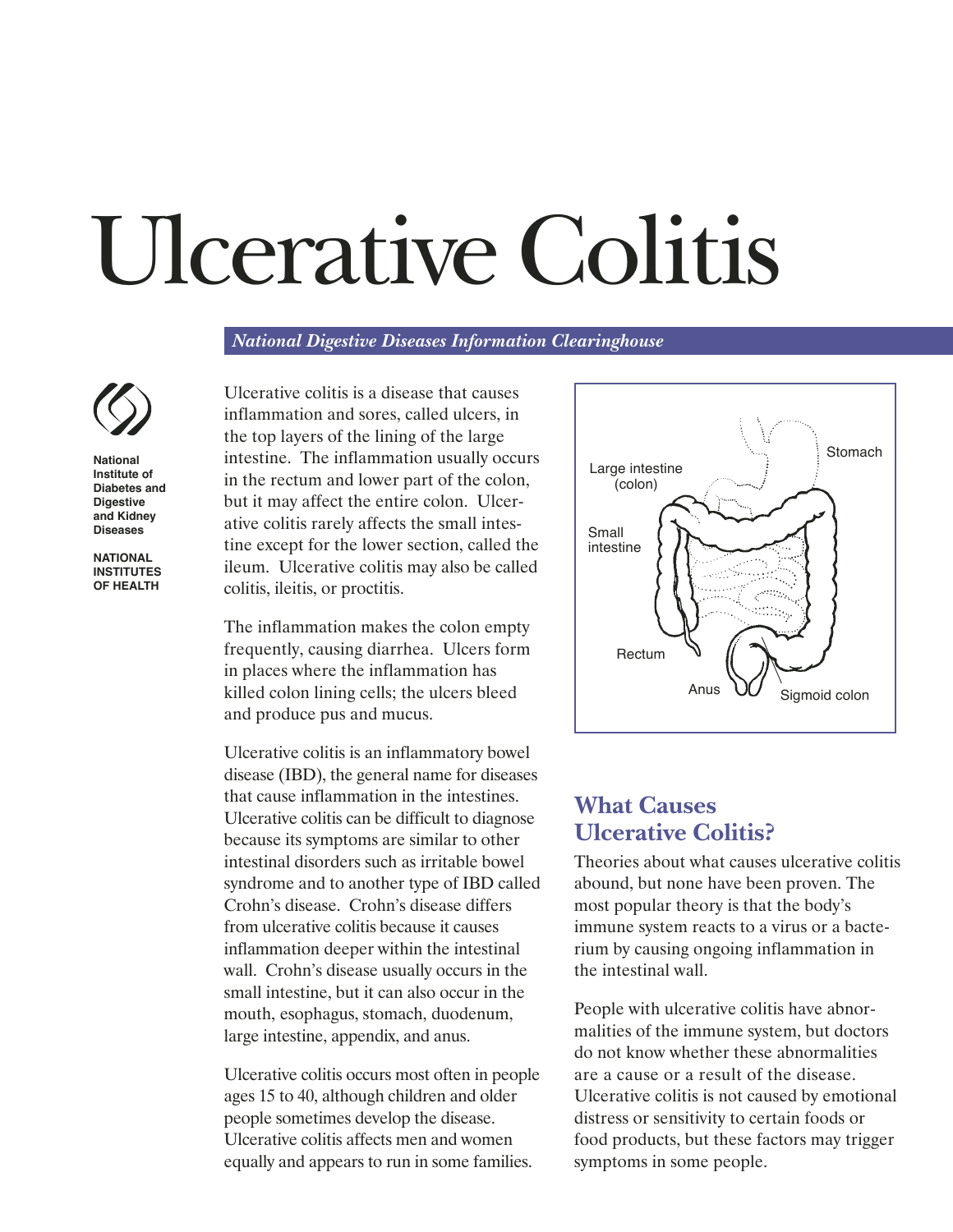## **What Are the Symptoms of Ulcerative Colitis?**

The most common symptoms of ulcerative colitis are abdominal pain and bloody diarrhea. Patients also may experience

- **.** Fatigue.
- **.** Weight loss.
- **.** Loss of appetite.
- **.** Rectal bleeding.
- **.** Loss of body fluids and nutrients.

About half of patients have mild symptoms. Others suffer frequent fever, bloody diarrhea, nausea, and severe abdominal cramps. Ulcerative colitis may also cause problems such as arthritis, inflammation of the eye, liver disease (fatty liver, hepatitis, cirrhosis, and primary sclerosing cholangitis), osteoporosis, skin rashes, anemia, and kidney stones. No one knows for sure why problems occur outside the colon. Scientists think these complications may occur when the immune system triggers inflammation in other parts of the body. These problems are usually mild and go away when the colitis is treated.

# **How Is Ulcerative Colitis Diagnosed?**

A thorough physical exam and a series of tests may be required to diagnose ulcerative colitis.

Blood tests may be done to check for anemia, which could indicate bleeding in the colon or rectum. Blood tests may also uncover a high white blood cell count, which is a sign of inflammation somewhere in the body. By testing a stool sample, the doctor can tell if there is bleeding or infection in the colon or rectum.

The doctor may do a colonoscopy. For this test, the doctor inserts an endoscope—a long, flexible, lighted tube connected to a computer and TV monitor—into the anus to see the inside of the colon and rectum. The doctor will be able to see any inflammation, bleeding, or ulcers on the colon wall. During the exam, the doctor may do a biopsy, which involves taking a sample of tissue from the lining of the colon to view with a microscope. A barium enema x-ray of the colon may also be required. This procedure involves filling the colon with barium, a chalky white solution. The barium shows up white on x-ray film, allowing the doctor a clear view of the colon, including any ulcers or other abnormalities that might be there.

## **What Is the Treatment for Ulcerative Colitis?**

Treatment for ulcerative colitis depends on the seriousness of the disease. Most people are treated with medication. In severe cases, a patient may need surgery to remove the diseased colon. Surgery is the only cure for ulcerative colitis.

Some people whose symptoms are triggered by certain foods are able to control the symptoms by avoiding foods that upset their intestines, like highly seasoned foods or milk sugar (lactose). Each person may experience ulcerative colitis differently, so treatment is adjusted for each individual. Emotional and psychological support is important.

Some people have remissions—periods when the symptoms go away—that last for months or even years. However, most patients' symptoms eventually return. This changing pattern of the disease means one cannot always tell when a treatment has helped.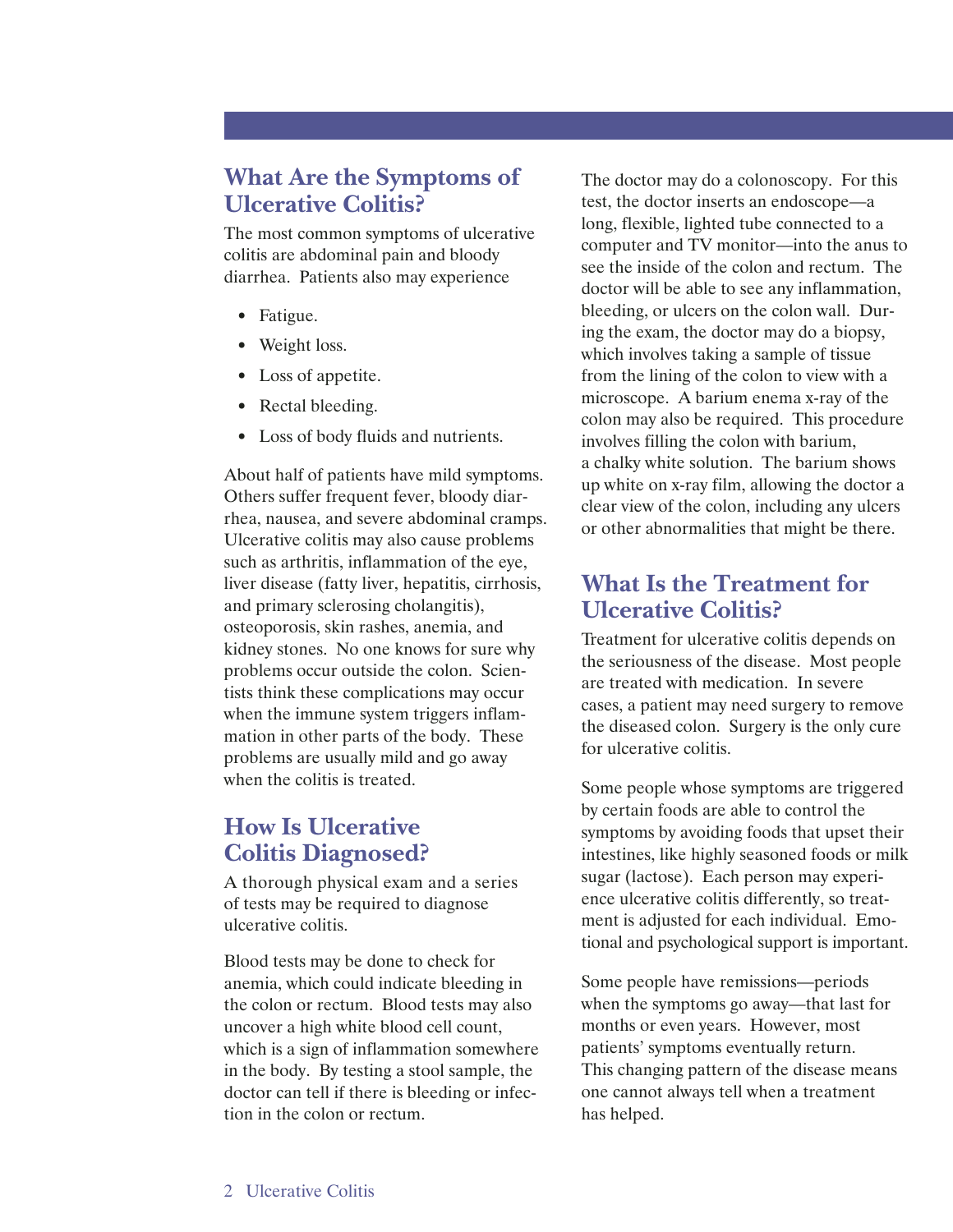Someone with ulcerative colitis may need medical care for some time, with regular doctor visits to monitor the condition.

### **Drug Therapy**

Most patients with mild or moderate disease are first treated with 5-ASA agents, a combination of the drugs sulfonamide, sulfapyridine, and salicylate that helps control inflammation. Sulfasalazine is the most commonly used of these drugs. Sulfasalazine can be used for as long as needed and can be given along with other drugs. Patients who do not do well on sulfasalazine may respond to newer 5-ASA agents. Possible side effects of 5-ASA preparations include nausea, vomiting, heartburn, diarrhea, and headache.

People with severe disease and those who do not respond to mesalamine preparations may be treated with corticosteroids. Prednisone and hydrocortisone are two corticosteroids used to reduce inflammation. They can be given orally, intravenously, through an enema, or in a suppository, depending on the location of the inflammation. Corticosteroids can cause side effects such as weight gain, acne, facial hair, hypertension, mood swings, and increased risk of infection, so doctors carefully watch patients taking these drugs.

Other drugs may be given to relax the patient or to relieve pain, diarrhea, or infection.

Occasionally, symptoms are severe enough that the person must be hospitalized. For example, a person may have severe bleeding or severe diarrhea that causes dehydration. In such cases the doctor will try to stop diarrhea and loss of blood, fluids, and mineral salts. The patient may need a special diet, feeding through a vein, medications, or sometimes surgery.

#### **Surgery**

About 25 percent to 40 percent of ulcerative colitis patients must eventually have their colons removed because of massive bleeding, severe illness, rupture of the colon, or risk of cancer. Sometimes the doctor will recommend removing the colon if medical treatment fails or if the side effects of corticosteroids or other drugs threaten the patient's health.

One of several surgeries may be done. The most common surgery is a proctocolectomy with ileostomy, which is done in two stages. In the proctocolectomy, the surgeon removes the colon and rectum. In the ileostomy, the surgeon creates a small opening in the abdomen, called a stoma, and attaches the end of the small intestine, called the ileum, to it. This type of ileostomy is called a Brooke ileostomy. Waste will travel through the small intestine and exit the body through the stoma. The stoma is about the size of a quarter and is usually located in the lower right part of the abdomen near the beltline. A pouch is worn over the opening to collect waste, and the patient empties the pouch as needed.

An alternative to the Brooke ileostomy is the continent ileostomy. In this operation, the surgeon uses the ileum to create a pouch inside the lower abdomen. Waste empties into this pouch, and the patient drains the pouch by inserting a tube into it through a small, leakproof opening in his or her side. The patient must wear an external pouch for only the first few months after the operation. Possible complications of the continent ileostomy include malfunction of the leakproof opening, which requires surgical repair, and inflammation of the pouch (pouchitis), which is treated with antibiotics.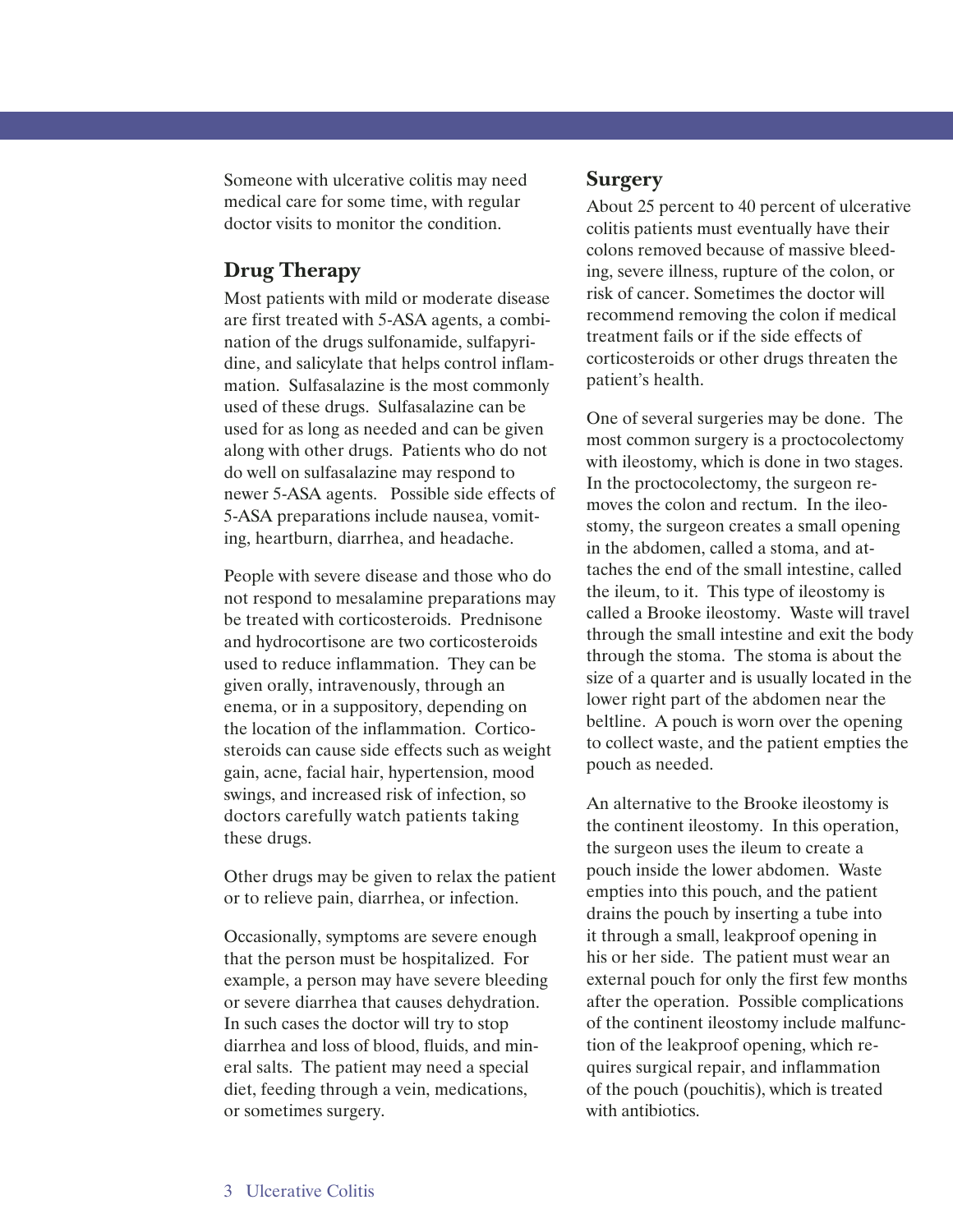An ileoanal anastomosis, or pull-through operation, allows the patient to have normal bowel movements because it preserves part of the rectum. This procedure is becoming increasingly common for ulcerative colitis. In this operation, the surgeon removes the diseased part of the colon and the inside of the rectum, leaving the outer muscles of the rectum. The surgeon then attaches the ileum to the inside of the rectum and the anus, creating a pouch. Waste is stored in the pouch and passed through the anus in the usual manner. Bowel movements may be more frequent and watery than usual. Pouchitis is a possible complication of this procedure.

Not every operation is appropriate for every person. Which surgery to have depends on the severity of the disease and the patient's needs, expectations, and lifestyle. People faced with this decision should get as much information as possible by talking to their doctors, to nurses who work with colon surgery patients (enterostomal therapists), and to other colon surgery patients. Patient advocacy organizations can direct people to support groups and other information resources. (See page 5 for the names of such organizations.)

Most people with ulcerative colitis will never need to have surgery. If surgery ever does become necessary, however, some people find comfort in knowing that after the surgery, the colitis is cured and most people go on to live normal, active lives.

#### **Research**

Researchers are always looking for new treatments for ulcerative colitis. Several drugs are being tested to see whether they might be useful in treating the disease:

- **. Budesonide.** A corticosteroid called budesonide may be nearly as effective as prednisone in treating mild ulcerative colitis, and it has fewer side effects.
- **. Cyclosporine.** Cyclosporine, a drug that suppresses the immune system, may be a promising treatment for people who do not respond to 5-ASA preparations or corticosteroids.
- **. Nicotine.** In an early study, symptoms improved in some patients who were given nicotine through a patch or an enema. (Using nicotine as treatment is still experimental—the findings do not mean that people should go out and buy nicotine patches or start smoking.)
- **. Heparin.** Researchers overseas are examining whether the anticoagulant heparin can help control colitis by preventing blood clots.

#### **Is Colon Cancer a Concern?**

About 5 percent of people with ulcerative colitis develop colon cancer. The risk of cancer increases with the duration and the extent of involvement of the colon. For example, if only the lower colon and rectum are involved, the risk of cancer is not higher than normal. However, if the entire colon is involved, the risk of cancer may be as great as 32 times the normal rate.

Sometimes precancerous changes occur in the cells lining the colon. These changes are called "dysplasia." People who have dysplasia are more likely to develop cancer than those who do not. (Doctors look for signs of dysplasia when doing a colonoscopy and when examining tissue removed during the test.)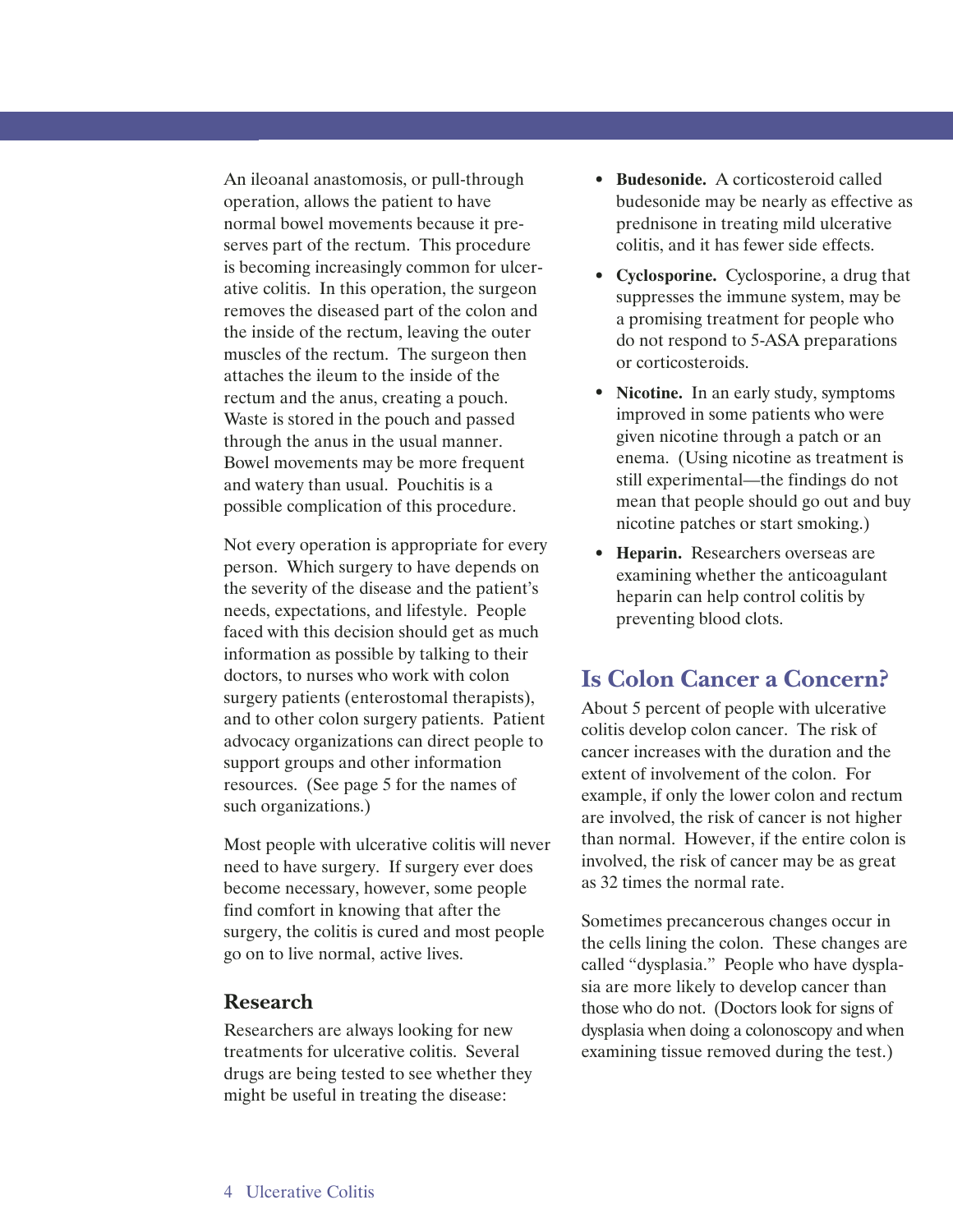According to 1997 guidelines on screening for colon cancer, people who have had IBD throughout their colon for at least 8 years and those who have had IBD in only the left colon for at least 15 years should have a colonoscopy every 1 to 2 years to check for dysplasia. Such screening has not been proven to reduce the risk of colon cancer, but it may help identify cancer early should it develop. (These guidelines were produced by an independent expert panel and endorsed by numerous organizations, including the American Cancer Society, American College of Gastroenterology, American Society of Colon and Rectal Surgeons, and the Crohn's & Colitis Foundation of America Inc., among others.)

#### **Resources**

Crohn's & Colitis Foundation of America Inc. 386 Park Avenue South, 17th floor New York, NY 10016–8804 Tel: (800) 932–2423 or (212) 685–3440 E-mail: info@ccfa.org Home page: <*http://www.ccfa.org*>

Pediatric Crohn's & Colitis Association Inc. P.O. Box 188 Newton, MA 02168 Tel: (617) 489–5854

Pull-thru Network 4 Woody Lane Westport, CT 06880 Tel: (203) 221–7530 E-mail: pullthrunw@aol.com Home page: <*http://members.aol.com/ pullthrunw/Pullthru.html*>

Reach Out for Youth with Ileitis and Colitis Inc. 15 Chemung Place Jericho, NY 11753 Tel: (516) 822–8010

United Ostomy Association 36 Executive Park, Suite 120 Irvine, CA 92714 Tel: (800) 826–0826 or (714) 660–8624 E-mail: uoa@deltanet.com Home page: <*http://www.uoa.org*>